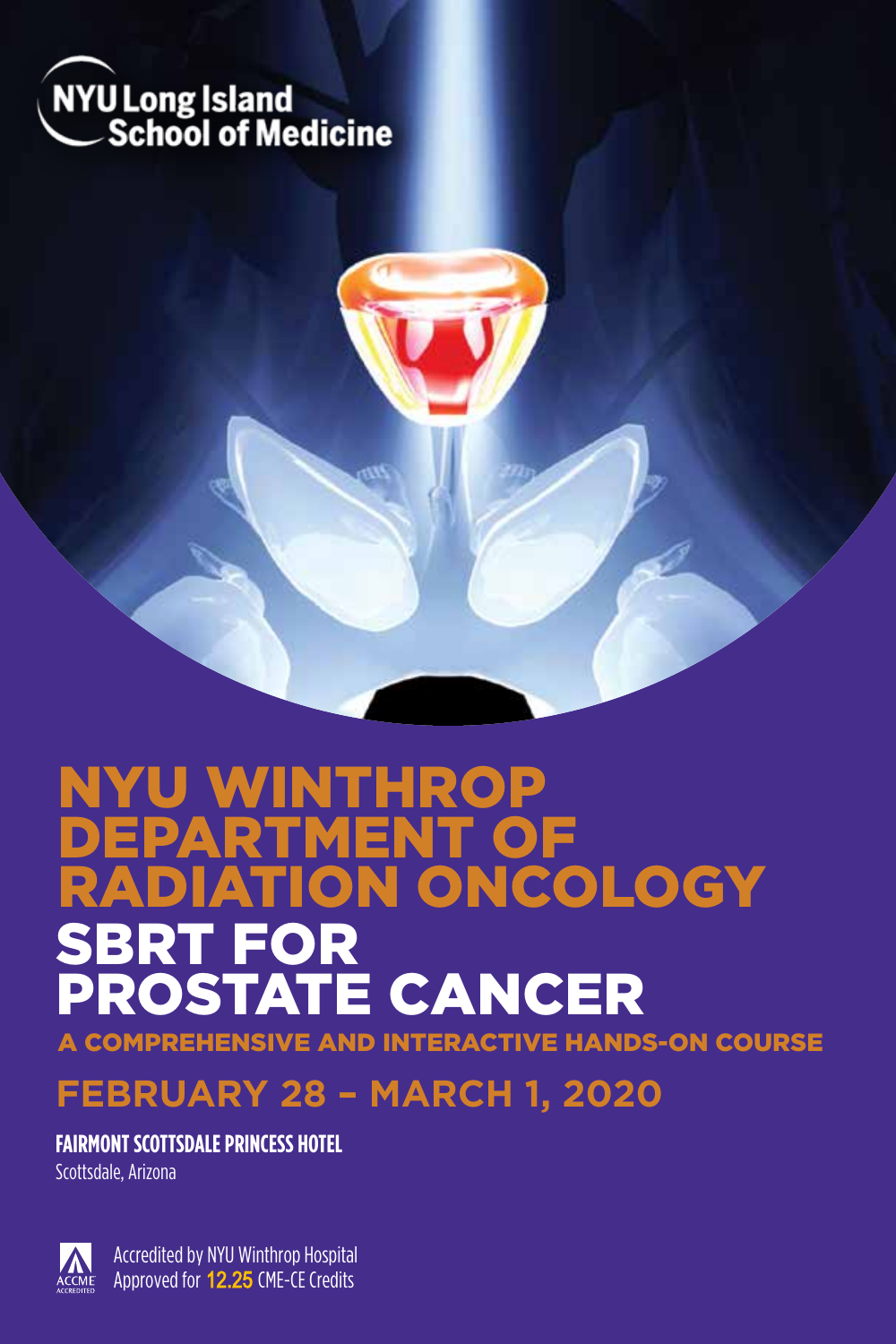## **OVERVIEW**

Stereotactic Body Radiation Therapy (SBRT) has emerged as an exciting and validated treatment option for men with localized prostate cancer. This is due to the unique radiobiology of prostate adenocarcinoma coupled with innovation in treatment delivery. Long-term data continues to emerge demonstrating favorable biochemical control coupled with low normal tissue toxicity. Prostate SBRT is now considered a standard of care option for men with localized prostate cancer.

This Comprehensive and Interactive Hands-On Course is designed to provide Radiation Oncologists, Urologists and Medical Oncologists with an overview of the long-term data, treatment planning techniques and clinical considerations for optimizing the use of SBRT while minimizing side effects.

This course will include didactic lectures and hands-on workshops that will involve contouring, treatment planning considerations as well as fiducial and hydrogel marker placement. To promote understanding of the intricacies of treatment, an internationally renowned group of physician scientists has been assembled to lead this discussion.

#### **TARGET AUDIENCES**

- Radiation Oncologists
- **Urologists**
- Medical Oncologists
- **Primary Care Physicians**
- Medical Physicists
- General Surgeons
- Nurses
- Radiation Therapists

## **LEARNING OBJECTIVES**

At the end of this conference, participants should be able to:

- Describe indications for SBRT for prostate cancer
- Describe modifications regarding contours and treatment planning to optimize outcomes
- Demonstrate competence placing fiducial markers and/or assessing image guidance techniques
- Characterize the rationale for prostate SBRT and review potential side effects, including their management
- Review parameters of treatment planning approaches to enhance therapeutic effects
- Describe the radiobiologic and physics-related rationale for employing stereotactic body radiation therapy for prostate cancer
- Analyze appropriate candidates for prostate SBRT as well as expected outcomes related to biochemical control and toxicity
- Integrate holistic approaches with conventional management of localized disease
- Discuss controversies and future directions regarding SBRT for prostate cancer, including sequencing with more conventional therapies and changes in prescribed dose to tumor and normal tissue

## **COMPETENCIES**

- This symposium will address the following ACGME/ABMS competencies:
- Patient Care
- Medical Knowledge
- Systems-based practice
- IOM Aims for Care (Safe, Timely, Effective, Efficient, Equitable & Patient Centered Care)

## **ACCREDITATION**

## **ACCME Accreditation**

NYU Winthrop Hospital is accredited by the Accreditation Council for Continuing Medical Education to provide continuing medical education for physicians through 3/31/2023. **Provider #: 0006392.**

## **AMA Credit Designation**

NYU Winthrop Hospital designates this live activity for a maximum of 12.25 **AMA PRA Category 1 Credit(s)™.** Physicians should only claim credit commensurate with the extent of their participation in the activity.

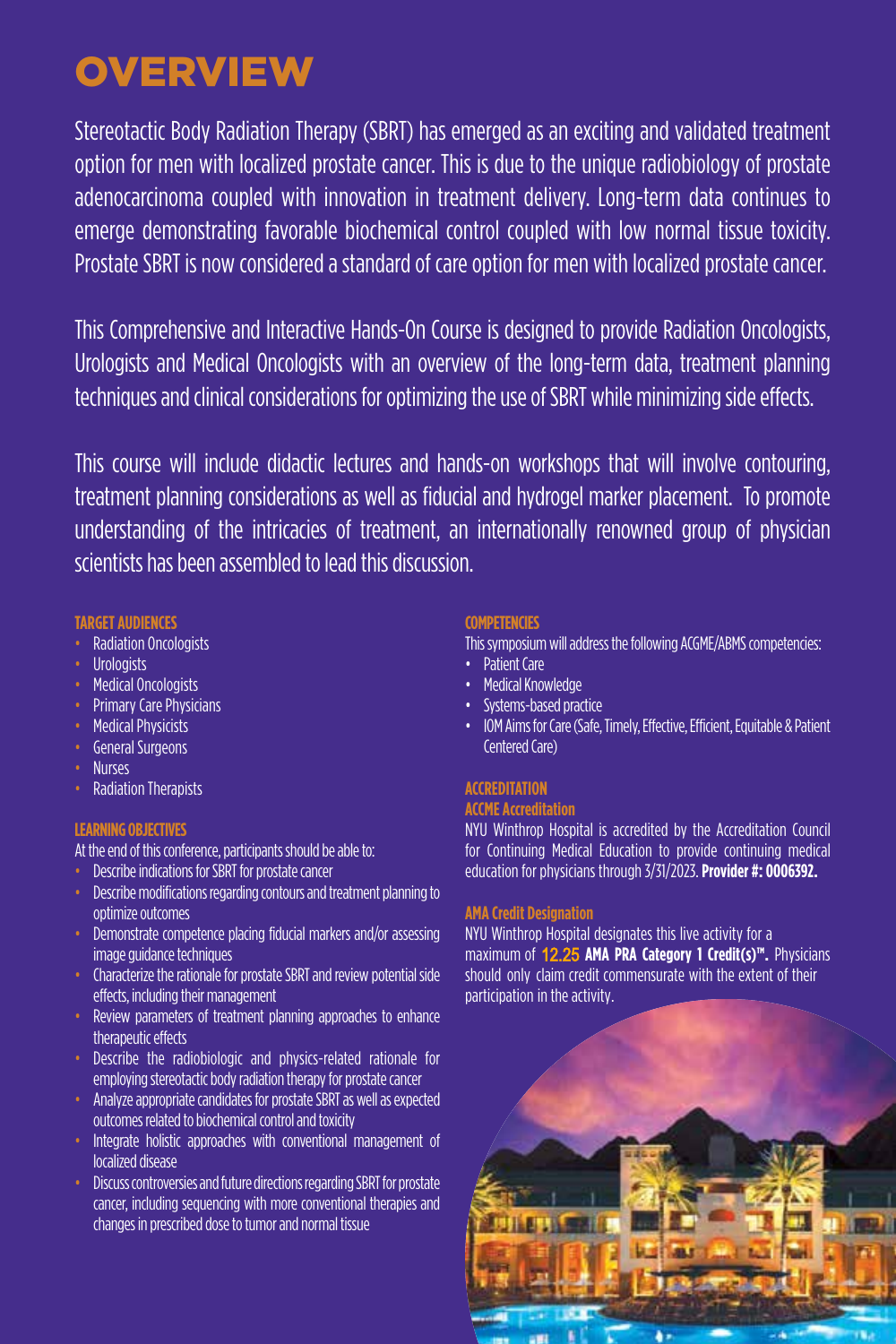## AGENDA DAY 1: FRIDAY, FEBRUARY 28, 2020

| 6:30a  | <b>Breakfast</b>                                                 |                                 |
|--------|------------------------------------------------------------------|---------------------------------|
| 7:15a  | <b>Welcome and Introduction</b>                                  | <b>JONATHAN HAAS, MD</b>        |
| 7:30a  | <b>RATIONALE AND OVERVIEW OF PROSTATE SBRT</b>                   | <b>JONATHAN HAAS, MD</b>        |
| 8:00a  | <b>SABR DOSE ESCALATION</b>                                      | <b>ROBERT TIMMERMAN, MD</b>     |
| 8:30a  | <b>LATEST ADVANCES IN PROSTATE SABR</b>                          | <b>ROBERT TIMMERMAN, MD</b>     |
| 9:00a  | <b>HISTORICITY OF PROSTATE RADIATION: From Then To Now</b>       | <b>SETH BLACKSBURG, MD, MBA</b> |
| 9:30a  | <b>Short Recess, Coffee Break and Exhibits</b>                   |                                 |
| 9:45a  | MR/CT ANATOMY REVIEW AND CONTOURING CONSIDERATIONS               | <b>JOHN MELNICK, MD</b>         |
| 10:15a | <b>OPTIMIZING QUALITY OF LIFE POST PROSTATE SBRT</b>             | <b>SEAN COLLINS, MD, PHD</b>    |
| 10:45a | <b>PROSTATE SBRT: Pitfalls, Challenges, and Opportunities</b>    | <b>MICHAEL ZELEFSKY, MD</b>     |
| 11:15a | <b>INCORPORATING SBRT IN THE MANAGEMENT OF HIGH RISK DISEASE</b> | <b>MICHAEL ZELEFSKY, MD</b>     |
| 11:45a | <b>TREATMENT PLANNING FOR PROSTATE SBRT</b>                      | <b>DEBRA FREEMAN, MD</b>        |
| 12:15p | <b>Lunch and Exhibits</b>                                        |                                 |
| 1:00p  | CONTOURING AND PLANNING LAB (Product lab awards no CME credit)   |                                 |
| 3:00p  | <b>Adiourn</b>                                                   |                                 |

6:00p **Cocktail Hour with Musical Guest** **MARC BERGER**

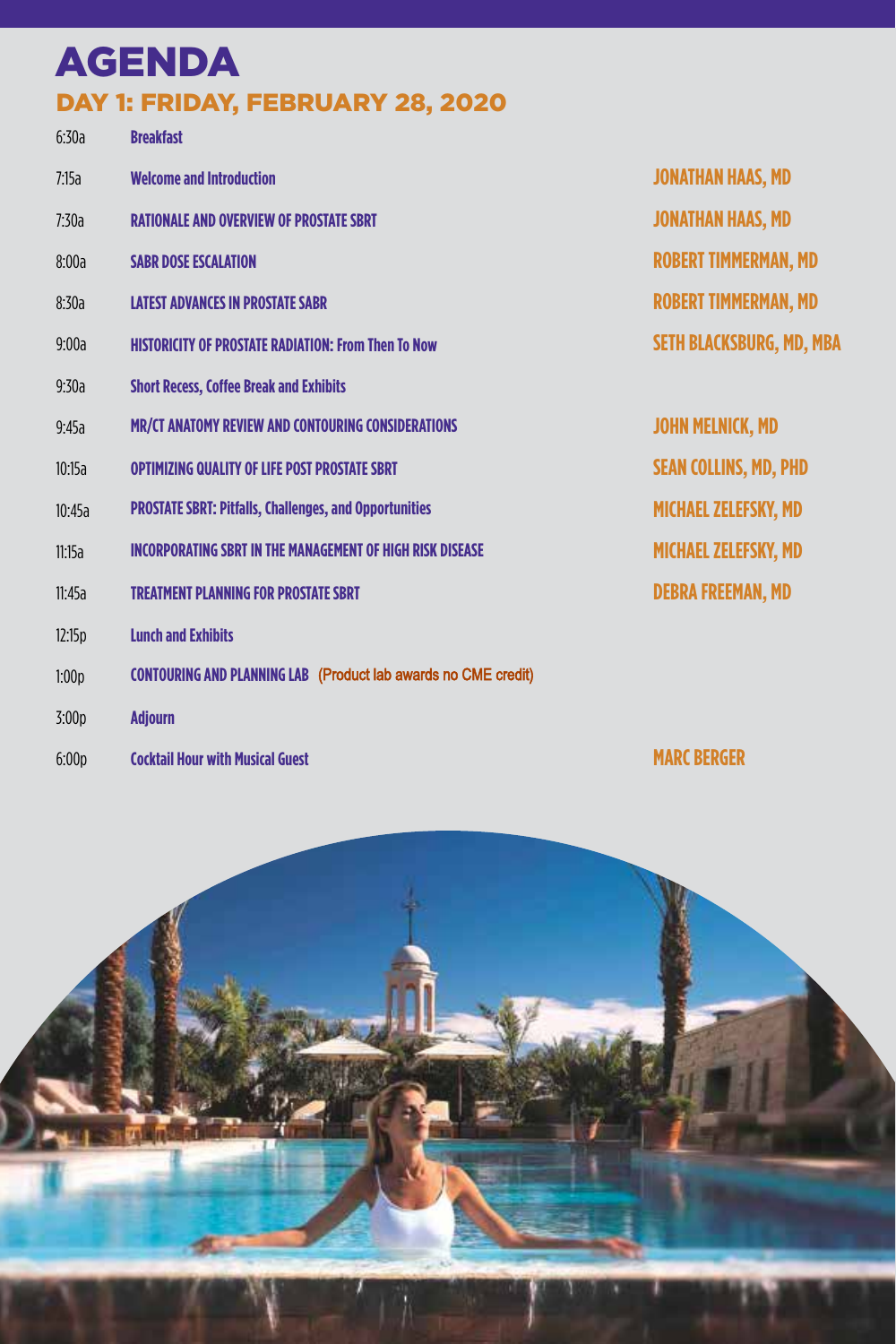## DAY 2: SATURDAY, FEBRUARY 29, 2020

| 6:30a  | <b>Breakfast and Exhibits</b>                                                           |                                 |
|--------|-----------------------------------------------------------------------------------------|---------------------------------|
| 7:15a  | <b>Welcome</b>                                                                          | <b>SETH BLACKSBURG, MD, MBA</b> |
| 7:30a  | <b>PROSTATE SBRT: The Patient Experience</b>                                            | <b>MARC BERGER</b>              |
| 8:00a  | <b>TREATMENT DELIVERY CONSIDERATIONS/EXCLUSION</b>                                      | <b>SEAN COLLINS, MD, PHD</b>    |
| 8:30a  | <b>ASSESSING POST-SBRT PSA KINETICS</b>                                                 | <b>AMAR KISHAN, MD</b>          |
| 9:00a  | <b>HANDLING POST-TREATMENT COMPLICATIONS</b>                                            | <b>AARON KATZ, MD</b>           |
| 9:30a  | <b>TREATMENT PLANNING FOR SBRT: A Primer</b>                                            | <b>AMAR KISHAN, MD</b>          |
| 10:00a | <b>Short Recess, Coffee Break and Exhibits</b>                                          |                                 |
| 10:15a | ADVANCES IN PROSTATE IMAGING: AI Assisted Interpretation of MRI, Targeted Tracer PET/CT | <b>JOHN MELNICK, MD</b>         |
| 10:45a | <b>SBRT FOR RETREATMENT OF RADIATION FAILURES</b>                                       | <b>DONALD FULLER, MD</b>        |
| 11:45a | <b>CHALLENGING CASES</b>                                                                | <b>DONALD FULLER, MD</b>        |
| 12:15p | <b>EXPERT PANEL: Review of Difficult SBRT</b>                                           |                                 |
| 12:45p | <b>Lunch and Exhibits</b>                                                               |                                 |
| 1:00p  | <b>EXPERT PANEL: Review of Difficult Cases</b>                                          |                                 |
| 1:30p  | FIDUCIAL AND HYDROGEL LAB (Product lab awards no CME credit)                            |                                 |
| 3:00p  | <b>ADJOURN</b>                                                                          |                                 |

## DAY 3: SUNDAY, MARCH 1, 2020

| <b>Breakfast and Exhibits</b>                                       |                                 |
|---------------------------------------------------------------------|---------------------------------|
| <b>Welcome</b>                                                      | <b>SETH BLACKSBURG, MD, MBA</b> |
| <b>CHALLENGES IN MANAGING ADVANCED PROSTATE CANCER</b>              | <b>DAVID WISE, MD, PHD</b>      |
| <b>MANAGING LOCAL REGIONAL RECURRENCE</b>                           | <b>AARON KATZ, MD</b>           |
| <b>THE ZEBRAS</b>                                                   | <b>SETH BLACKSBURG, MD, MBA</b> |
| <b>PRECISION MEDICINE STRATEGIES FOR ADVANCED PROSTATE CANCER</b>   | <b>DAVID WISE, MD, PHD</b>      |
| <b>BUSINESS OF MEDICINE HOUR</b><br>(Not Recognized for CME Credit) |                                 |
| <b>MARKETING A SUCCESSFUL SBRT PROGRAM</b>                          | <b>JONATHAN HAAS, MD</b>        |
| SBRT BILLING REIMBURSEMENT, CMS PROPOSAL                            | <b>SHAWN PRINCE, MBA</b>        |
| <b>Closing Remarks/Adiourn</b>                                      | <b>JONATHAN HAAS, MD</b>        |
|                                                                     |                                 |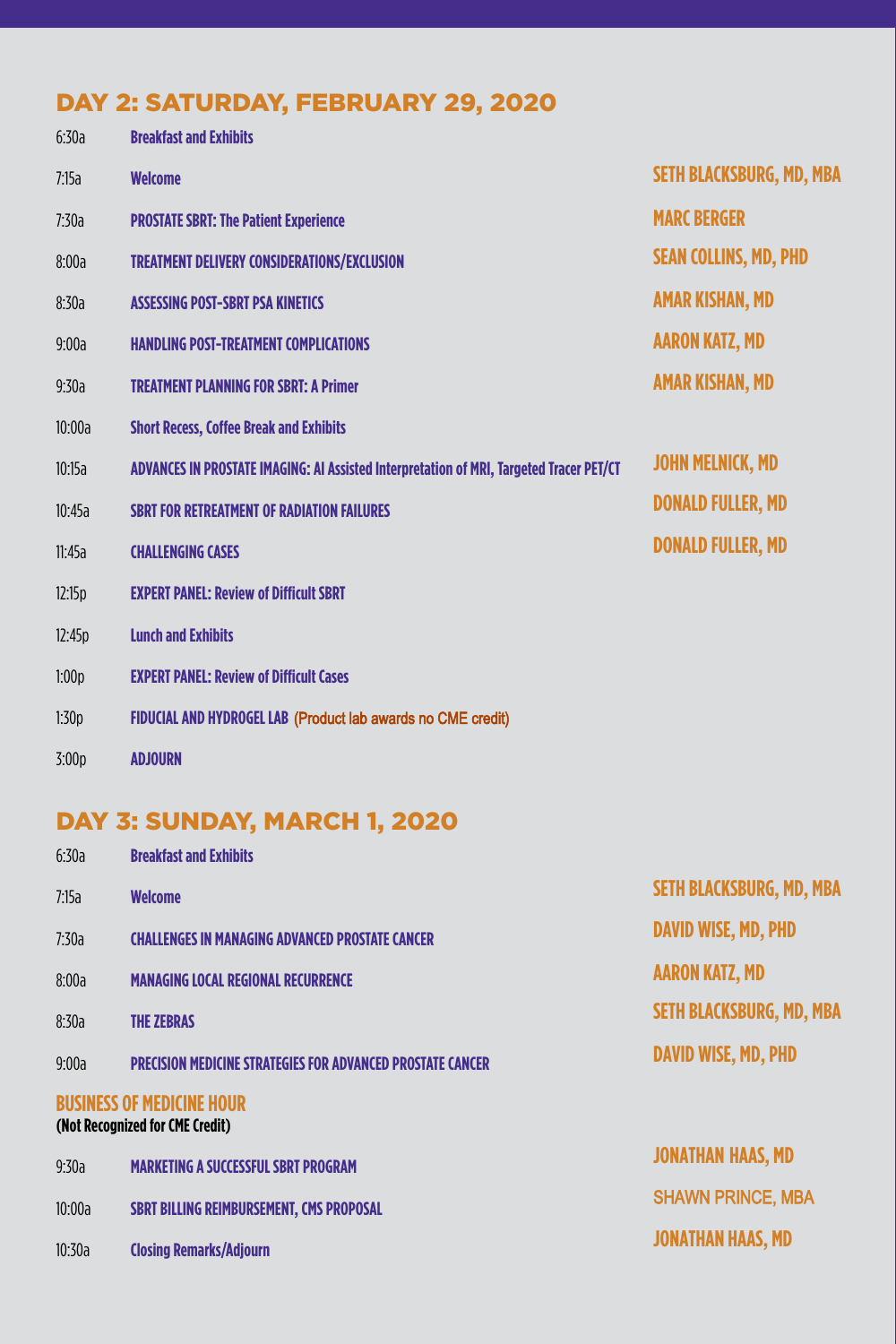# **FACULTY**



#### **Jonathan Haas, MD\***

*(Course Director)* Chair, Department of Radiation Oncology NYU Winthrop Hospital Associate Professor of Radiation Oncology NYU Long Island School of Medicine Mineola, NY



#### **Robert D. Timmerman, MD** Effie Marie Cain Distinguished Chair in Cancer Therapy Research

Professor of Radiation Oncology and Neurological Surgery UT Southwestern Medical Center Dallas, TX



**Sean P. Collins, MD, PhD** Director, CyberKnife Prostate Program MedStar Georgetown University Hospital Associate Professor of Radiation Medicine Georgetown University School of Medicine Washington, DC



**Debra Freeman, MD** Radiation Oncologist CyberKnife Centers of Tampa Bay Affiliated with University of South Florida Tampa, FL



**Donald Fuller, MD** Genesis Radiation Oncology Adjunct Professor San Diego State University San Diego, CA

**Amar U. Kishan, MD**

Assistant Professor





Departments of Medicine and Urology Perlmutter Cancer Center NYU Langone Medical Center New York, NY



## **PLANNING COMMITTEE**

#### **Constantine Soulaides, BS**

Practice Manager Radiation Therapy Manhattan Cyberknife NYU Winthrop Hospital New York, NY

#### **Herald Stephens, MBA, RTT**

Administrative Manager Radiation Oncology Manhattan Cyberknife NYU Winthrop Hospital New York, NY

## **Maureen Oliveri, MSN, RN**

Director, Radiation Therapy Manhattan Cyberknife NYU Winthrop Hospital New York, NY

## **Rob Martin, MBA, CHCP, CPHIMS**

Assistant Dean, Director of CME NYU Winthrop Hospital Mineola, NY

#### **Peter S. Sandre, BA, CHCP**

Manager of CME Events and Compliance NYU Winthrop Hospital Mineola, NY *\*Planning Committee Member*





## **Seth Blacksburg, MD, MBA\***

*(Course Co-Director)* Associate Director, Department of Radiation Oncology Associate Professor, NYU School of Medicine Medical Director, NYCyberknife Mineola, NY

Department of Radiation Oncology, Clinical Research



## **Aaron Katz, MD, FACS**

**Michael Zelefsky, MD** Vice Chair

Chief, Brachytherapy Service Memorial Sloan Kettering Cancer Center

New York, NY

Chair, Department of Urology NYU Winthrop Hospital Professor of Urology NYU Long Island School of Medicine Mineola, NY



Medical Director Lenox Hill Radiology & Medical Imaging Associates P.C. Clinical Instructor Icahn School of Medicine at Mount Sinai New York, NY



**Shawn Prince, MBA** Patient Access Director Accuray, Inc.

**John Melnick, MD**

**Marc Berger**

## Professional Musician Prostate Cancer Survivor

## **INDEPENDENT CLINICAL CONTENT REVIEWER**

#### **Jeffrey Schneider, MD**



Chief, Division of Hematology/Oncology Department of Internal Medicine NYU Winthrop Hospital New York, NY

## **FACULTY DISCLOSURE**

It is the policy of NYU Winthrop Hospital to adhere to ACCME, NEMSD and ANCC accreditation requirements, policies and Standards for Commercial Support in order to ensure content validity, fair balance, independence, objectivity and scientific rigor in all its sponsored programs. All faculty, planners and authors of educational content, who participate in sponsored programs, must disclose to the audience any potential, apparent or real conflicts of interest related to their contribution to the activity, as well as any discussions of off-label or investigational uses of any commercial products or devices not yet approved in the United States. All faculty disclosures will be made at the time of the activity.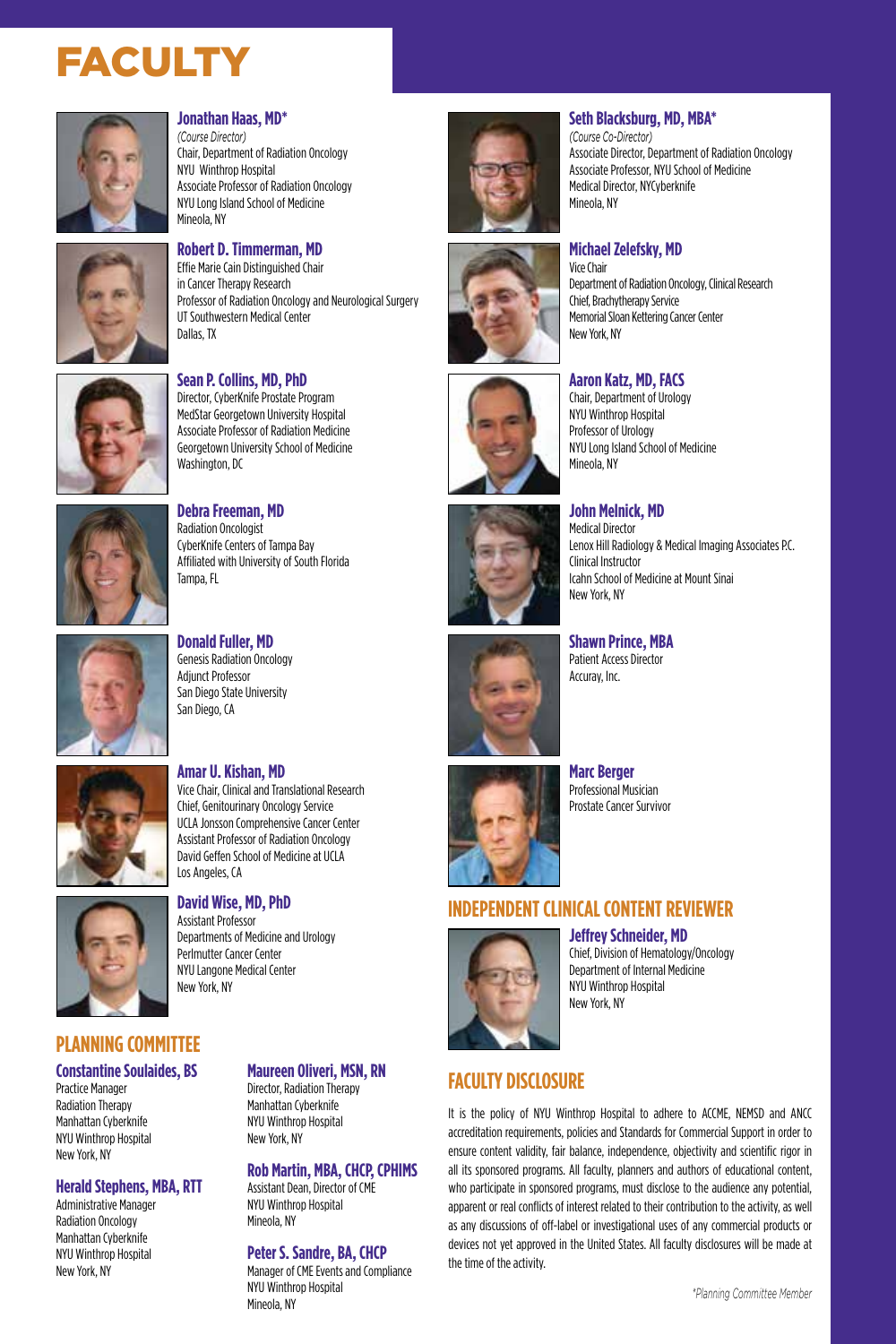# TRAVEL INFORMATION

#### **FAIRMONT SCOTTSDALE PRINCESS HOTEL**

7575 East Princess Drive, Scottsdale, Arizona 85255

**The closest international airport to Fairmont Scottsdale Princess is Phoenix Sky Harbor International Airport (PHX).**

## **FROM PHOENIX SKY HARBOR INTERNATIONAL AIRPORT**

- Follow Sky Harbor Blvd. to 'East Cities/Exit 202'.
- Continue to Hwy 202. Take Hwy 202 East to Hwy 101 Loop North.
- Follow Hwy 101 North and exit on Scottsdale Road.
- Turn left (south) on Scottsdale Road and continue to Princess Drive.
- Turn left (east) on Princess Drive, follow signs to the Fairmont Scottsdale Princess. (Approx. .03 miles)
- Lobby entrance will be on your right.

## **TO PHOENIX SKY HARBOR INTERNATIONAL AIRPORT**

- Turn right onto Princess Drive, continue to Hayden Road.
- Turn left on Hayden Road until Hwy 101 Loop South.
- Turn right onto Hwy 101 South.
- Continue South on Hwy 101 to Hwy 202.
- Take Hwy 202 West and continue to Phoenix Sky Harbor Airport exit.
- Follow the signs to your appropriate terminal.

#### **PARKING**

The hotel has three parking lots, one for each section of the hotel.

- Valet parking: From \$24 USD for overnight, including in-and-out privileges
- Self parking: \$15 USD per night
- Visitor parking: \$12 USD for valet temporary parking and \$8 USD for temporary self-parking.

Please note: Visitor parking fee does not apply to guests dining at Bourbon Steak, La Hacienda, Ironwood American Kitchen, Toro Latin Restaurant & Rum Bar or guests visiting Well & Being Spa. Parking rates subject to change due to seasonal events.

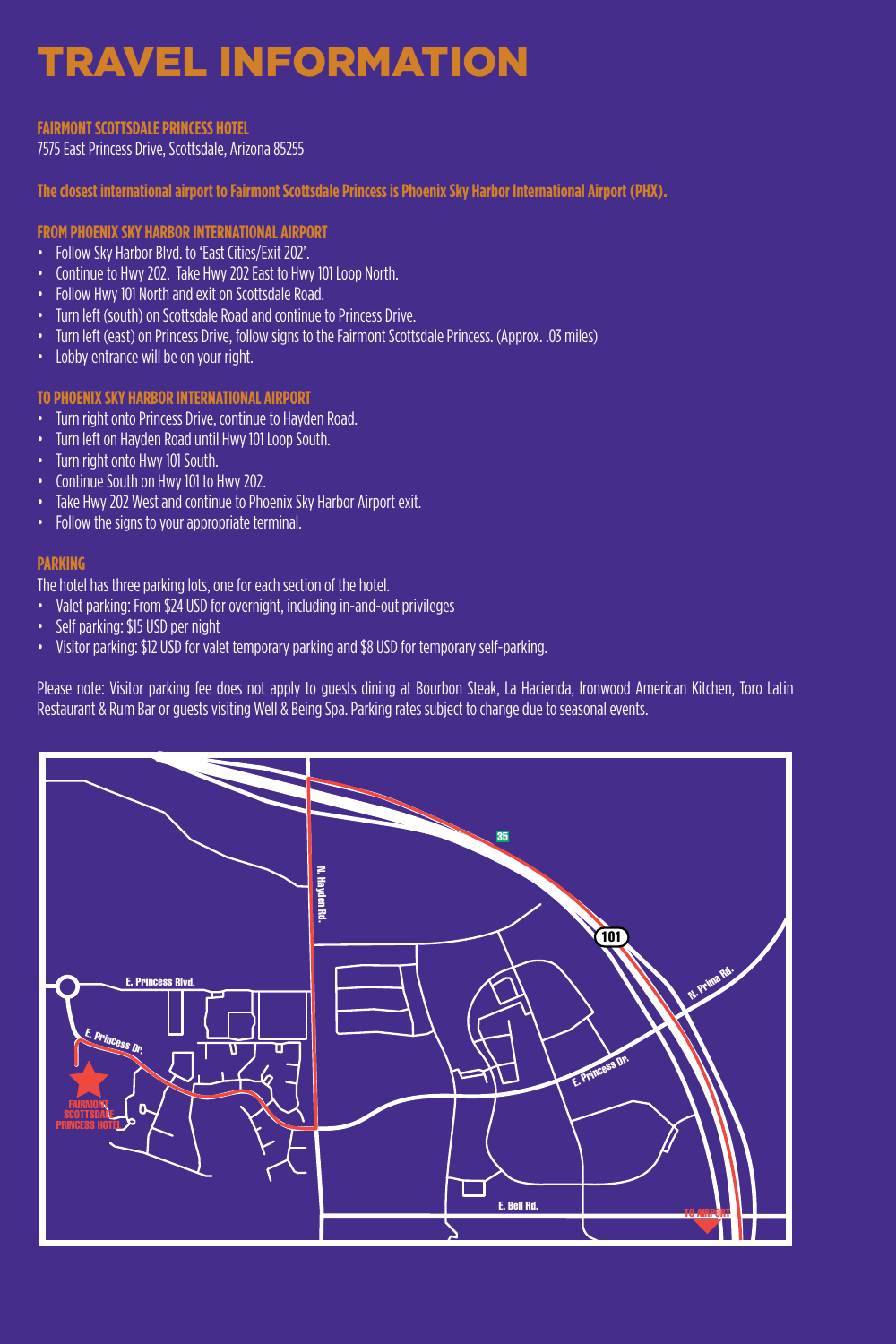# REGISTER TODAY

## **We accept online registration for all NYU Winthrop CME-CE courses.**

## **Register and pay online at http://bit.ly/SBRT2020 SPACE IS LIMITED. REGISTER EARLY.**

## **REGISTRATION FEES**

Registration fee includes educational materials, meals and CME-CE credit certificate.

\$600 EARLY BIRD DISCOUNT - Register by December 31, 1019 \$700 Physicians

\$300 Non-Physicians (NPs, PAs, Nurses and Others) Residents and Fellows (with valid ID)

**Get \$10 off with discount code ebSBRT**

## **CONFIRMATION**

All registrants will receive a confirmation via E-mail. If you do not receive an email after registering, please contact Keyana Golds at Keyana.Golds@nyulangone.org

## **CANCELLATION**

*Cancellation by NYU Winthrop Hospital:* It is the policy of NYU Winthrop Hospital that in the unlikely event we must cancel a scheduled activity, all registered learners are immediately notified via email, with full refund offered where applicable. Wherever possible, our registration page of the website will be updated to reflect the activity cancellation. If we cancel less than 48 hours in advance of scheduled start time, we will also telephone all registered learners regarding the cancellation and refund.

*Cancellation by Learner:* **Requests for refund or transfer of registration must be received by email 72 hours prior to the course to Keyana.Golds@nyulangone.org No refund or transfer**  **of registration will be made thereafter.** It is the policy of NYU Winthrop Hospital that if you the learner must cancel or withdraw before an activity for which you have previously registered, a handling fee of 25% will be deducted for cancellation.

## **COMPLAINT RESOLUTION POLICY**

It is the policy of NYU Winthrop Hospital that complaints received about continuing education or related matters are investigated and resolved within 72 hours (if received during business hours) or within 7 days (if received outside of business hours).

## **LOCATION**

Fairmont Scottsdale Princess Hotel 7575 E. Princess Dr. Scottsdale, AZ 85255

## **ACCOMMODATIONS**

Please contact the Fairmont Scottsdale Princess Hotel at (480) 585-4848 www.ScottsdalePrincess.com. The room rate is \$369 per night plus tax. To reserve a room at the Fairmont Scottsdale Princess Hotel – go to https://book.passkey.com/go/NYUW0220

## **SPECIAL NEEDS**

If you experience technical problems with the online system, wish to register a group or other special arrangements, please contact Keyana Golds at (516) 663-9685 or via email at Keyana.Golds@nyulangone.org for assistance.